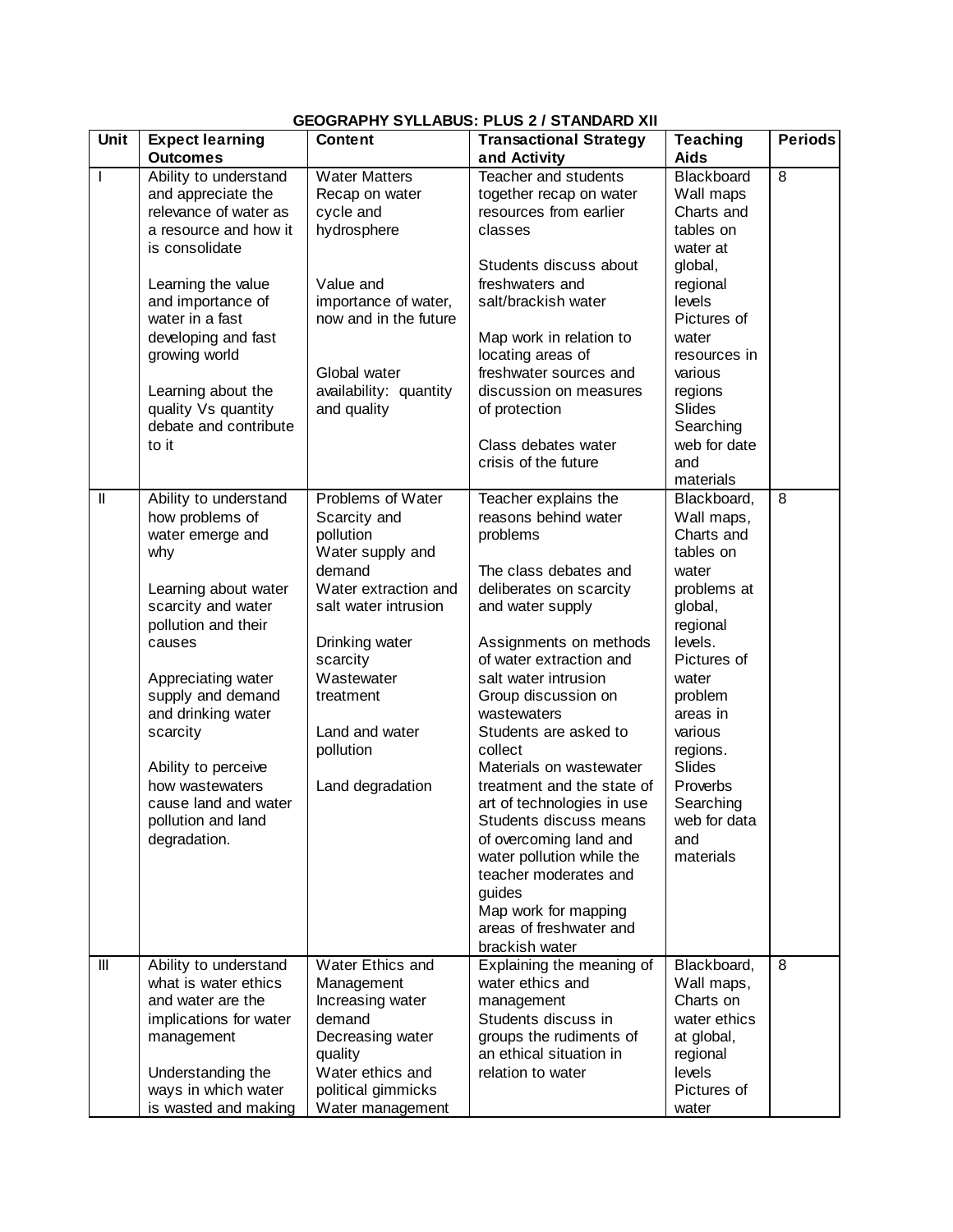|   | efforts towards        |                       |                             | managemen       |   |
|---|------------------------|-----------------------|-----------------------------|-----------------|---|
|   |                        |                       |                             |                 |   |
|   |                        |                       |                             | systems/dev     |   |
|   |                        |                       |                             | ices in         |   |
|   |                        |                       |                             | various         |   |
|   |                        |                       |                             |                 |   |
|   |                        |                       |                             | regions         |   |
|   |                        |                       |                             | Slides          |   |
|   |                        |                       |                             | Proverbs        |   |
|   |                        |                       |                             | Searching       |   |
|   |                        |                       |                             | web for data    |   |
|   |                        |                       |                             | and             |   |
|   |                        |                       |                             | materials.      |   |
|   | Ability to discern the | Natural Hazards and   | Teacher explains the        | Blackboard      | 8 |
|   | notion and process of  | <b>Disasters</b>      | differences between:        | Maps            |   |
|   | disasters and          | Hazardous- nature     | hazards and disasters       | Charts and      |   |
|   | hazards, especially of | of natural events and | teacher asks students to    | tables on       |   |
|   | natural causes         | disasters brought on  | write down their            | disaster        |   |
|   | Understanding how      | by them to humanity   | experiences with            | prone areas     |   |
|   | the disasters like the | Hazards and society   | cyclones, heavy rains,      | at global,      |   |
|   |                        | Disasters and         | floods and earthquakes      |                 |   |
|   | cyclones, floods and   |                       |                             | regional        |   |
|   | earthquakes affect     | society               | Visits to hazardous and     | levels          |   |
|   | human life, damage     | Hazards and           | disastrous zones such as    | Pictures of     |   |
|   | properties and cause   | Disasters prevention  | coastal area, flood prone   | havocs          |   |
|   | deaths and suffering   | and mitigation Anti-  | and drought affected area   | caused in       |   |
|   |                        | disaster planning     | to make observations and    | various         |   |
|   | Understanding and      |                       | talk to people who          | regions         |   |
|   | appreciating how       |                       | experienced a hazard        | Slides          |   |
|   | people cope with       |                       | and/ or a disaster          | Searching       |   |
|   | hazardous and          |                       | Visit town and country      | web for data    |   |
|   | disastrous events in   |                       | planning office to get      | and             |   |
|   | their lives            |                       | materials on anti-disaster  | materials       |   |
|   |                        |                       | planning and efforts        | <b>Outdoors</b> |   |
|   | Learning how to        |                       | Students are assigned to    | observation     |   |
|   | safeguard people       |                       | work on one or two          | s.              |   |
|   | from the hazards and   |                       | hazards and or two          |                 |   |
|   | disasters              |                       | disasters to collect        |                 |   |
|   |                        |                       | information and make        |                 |   |
|   |                        |                       | presentations to the class  |                 |   |
| V | Ability to grasp the   | Human Evolution       | Teacher explains the        | Blackboard      | 8 |
|   | stages of human        | and                   | evolution of human          | Maps,           |   |
|   | evolution and          | Civilisations         | beings from pictures of     | Charts and      |   |
|   | dispersals from a      | Human evolution in    | the stages of evolution     | tables on       |   |
|   | cradle                 |                       |                             | human           |   |
|   |                        | stages                | Reading research articles   |                 |   |
|   |                        | Human civilizations:  | in the class for students   | cultural        |   |
|   | Ability to grasp how   | hearths and cultural  | to know the latest          | hearths at      |   |
|   | civilizations emerged  | realms                | development                 | global,         |   |
|   | from the groups of     | Poly-cultural world   | Debate on 'Rivers as        | regional        |   |
|   | people occupying       | Gender in             | cradles of civilisation' by | level           |   |
|   | riverinie tracts and   | civilizations         | the students under the      | Pictures of     |   |
|   | why                    | Ideas and tools       | guidance and moderation     | civilizations   |   |
|   |                        |                       | of the teacher              | of various      |   |
|   | Learning about the     |                       | Explaining the notion of    | regions         |   |
|   | characteristics of the |                       | cultural pluralism and      | Slides          |   |
|   | hearths of             |                       | polyculture to students     | Searching       |   |
|   | civilizations and the  |                       | Students in groups collect  | web for data    |   |
|   | emergence of a         |                       | information, descriptions   | and             |   |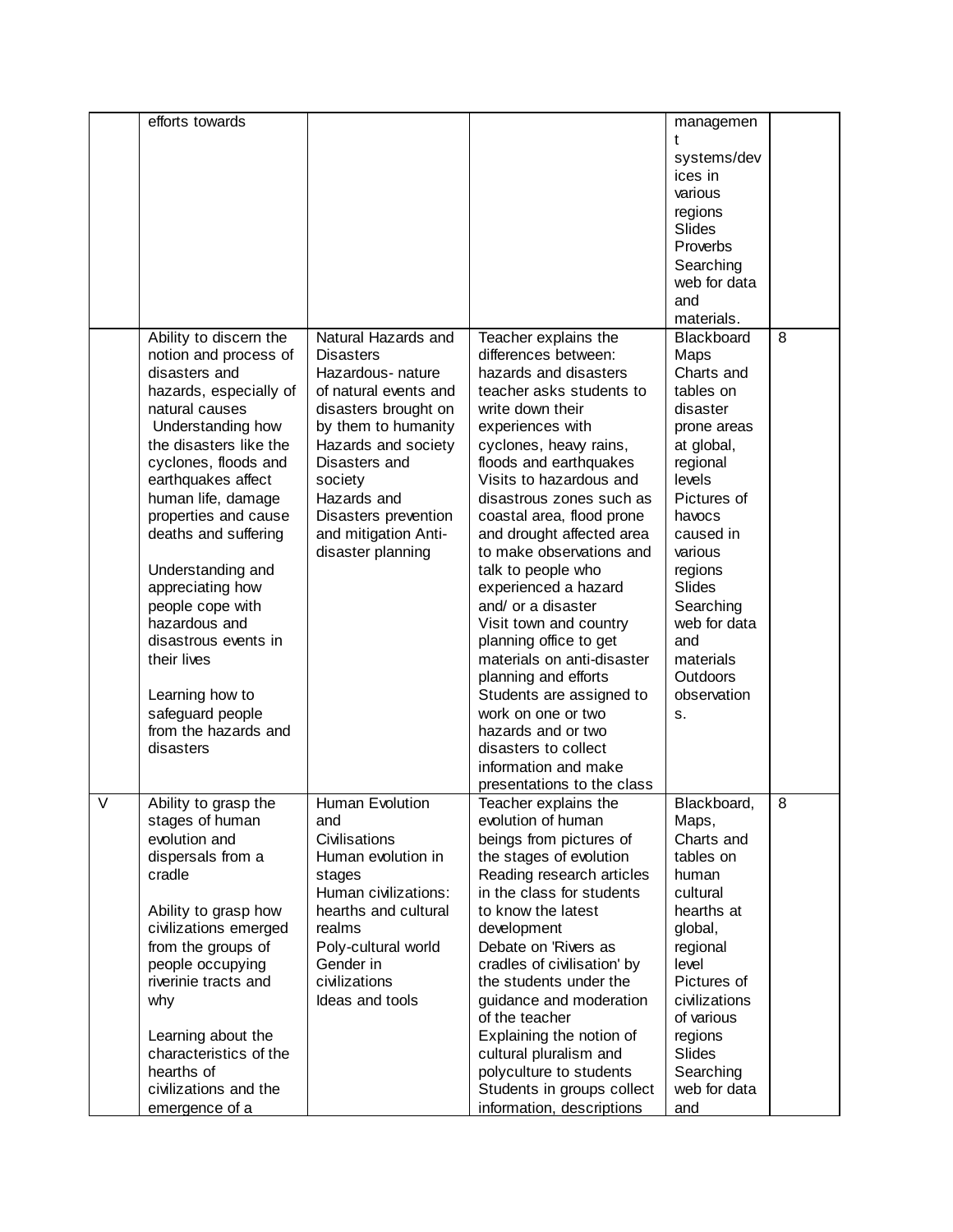|     | polycultural world       |                              | on ideas and tools used     | materials    |   |
|-----|--------------------------|------------------------------|-----------------------------|--------------|---|
|     |                          |                              | by various civilizations    | Outdoor      |   |
|     | Learning about the       |                              | such as those of the        | observation  |   |
|     | position of gender in    |                              | Egyptian, Mesopotamian,     | s            |   |
|     | civilizations and how    |                              | Sumerian and Indus          |              |   |
|     |                          |                              |                             |              |   |
|     | are they treated now     |                              | Valley and exchange         |              |   |
|     |                          |                              | notes on them               |              |   |
|     | Learning about the       |                              | Assignments on other        |              |   |
|     | ideas and tools of       |                              | civilisation, for example,  |              |   |
|     | several civilizations    |                              | the Chinese                 |              |   |
|     |                          |                              | Visit to an archaeological  |              |   |
|     |                          |                              | site for hands-on           |              |   |
|     |                          |                              | experience of civilisation  |              |   |
|     |                          |                              | if possible.                |              |   |
| VI  | Ability to understand    | Human Potential:             | Teacher explains, using     | Blackboard   | 8 |
|     | the idea of an           | Realities of                 | illustrative examples, the  | Maps         |   |
|     | explosion in             | population explosion         | realities of population     | Charts and   |   |
|     | population and           | Population growth            | growth which is likened to  | tables on    |   |
|     |                          | and determinants,            |                             |              |   |
|     | accompanying             |                              | an explosion                | population   |   |
|     | growth                   | distribution Age-Sex         | Students are asked to       | growth at    |   |
|     |                          | pyramids Population          | review and appraise         | global,      |   |
|     | Ability to interpret the | controls Marx and            | approaches to population    | regional     |   |
|     | age-sex pyramids         | Malthus on                   | control in India, as an     | levels       |   |
|     | and how population       | population Basic             | example                     | Pyramids of  |   |
|     | growth can be            | Minimum Needs                | Assignments are given to    | various      |   |
|     | gauged from the          |                              | students on population      | countries    |   |
|     | shapes of the            |                              | theories and basic          | and regions  |   |
|     | pyramids                 |                              | minimum needs               | Slides       |   |
|     |                          |                              | Discussion on doubling      | Searching    |   |
|     | Appreciating and         |                              | times, growth possibilities | web for data |   |
|     |                          |                              | and constraints on control  | and          |   |
|     | apprising the ideas      |                              |                             |              |   |
|     | on population growth     |                              | Visit to family welfare     | materials    |   |
|     | an expansion             |                              | centre                      | Outdoor      |   |
|     |                          |                              | Lecture by an expert on     | observation  |   |
|     | Comparing and            |                              | population explosion        | s            |   |
|     | contrasting ideas on     |                              |                             |              |   |
|     | population growth        |                              |                             |              |   |
|     | and doubling time        |                              |                             |              |   |
|     | using the theories of    |                              |                             |              |   |
|     | Malthus and Marx         |                              |                             |              |   |
|     |                          |                              |                             |              |   |
|     | Ability to understand    |                              |                             |              |   |
|     | the meaning of the       |                              |                             |              |   |
|     | basic minimum            |                              |                             |              |   |
|     | needs.                   |                              |                             |              |   |
| VII | Ability to differentiate | <b>Identities and Crisis</b> | Teacher explains that the   | Blackboard   | 8 |
|     |                          |                              |                             |              |   |
|     | crisis of identity and   | Human identities             | human identity is his       | Maps         |   |
|     | socio-economic crisis    | Human crises                 | habitat                     | Charts and   |   |
|     |                          | Food, energy, and            |                             | tables on    |   |
|     | Learning about           | social crises                | Students discuss why        | human        |   |
|     | human feelings as to     | Overcoming crises            | resources conservation      | habitats at  |   |
|     | his own identity and     | Recycling society            | and wild life preservation  | global,      |   |
|     | crises                   |                              | are important for human     | regional     |   |
|     |                          |                              | survival                    | levels       |   |
|     | Recognising and          |                              | Collection of pictures that | Pictures of  |   |
|     | realizing the crises of  |                              | manifest human identities   | wild life in |   |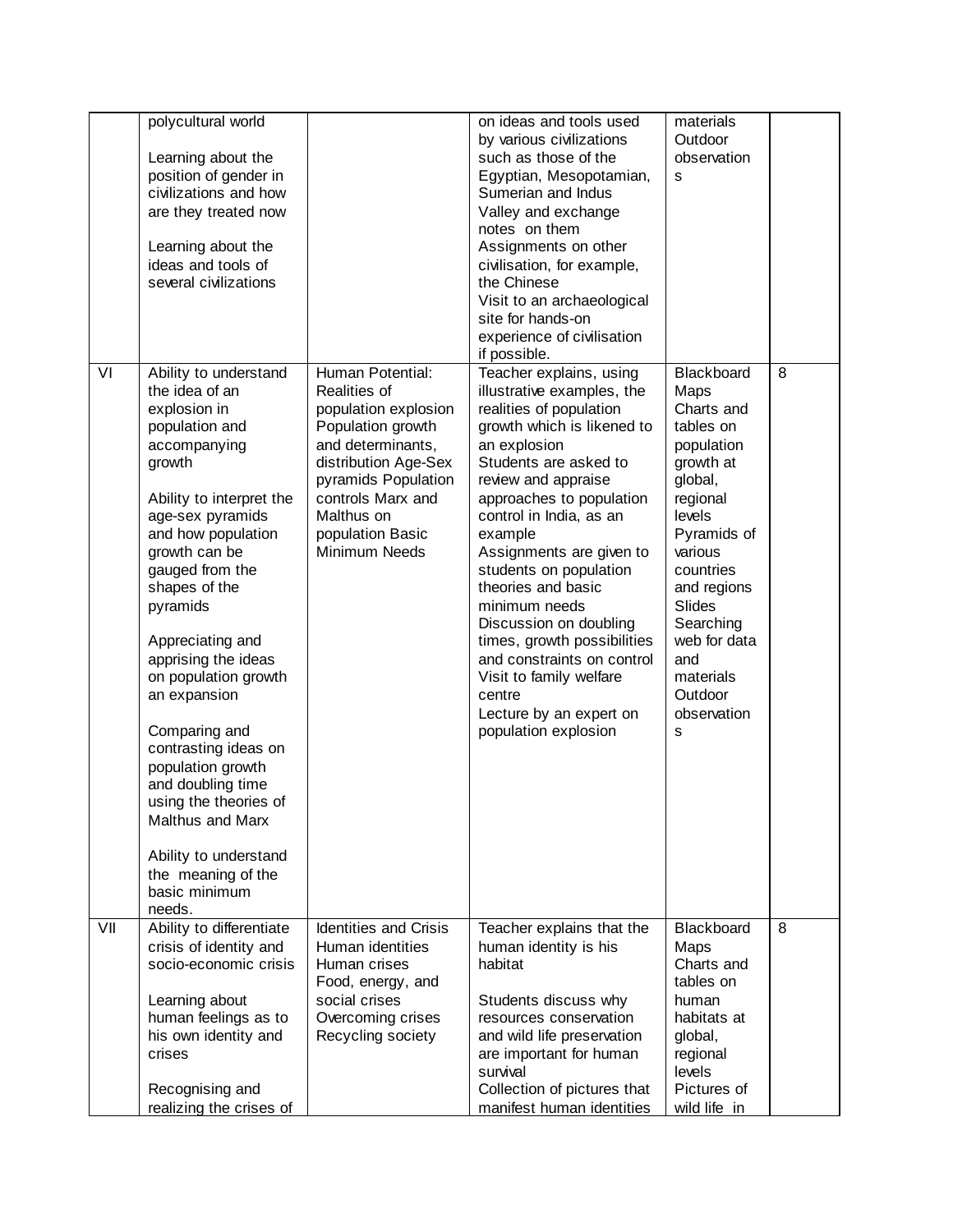|      | several decades and<br>current economic<br>crisis<br>Understanding how<br>diversity is destroyed<br>and the need to<br>improve diversity for<br>survival<br>Learning about the<br>recycling processes<br>and the need also to<br>conserve resources                                                                                                                                                         |                                                                                                                                                                                                                                                                                  | Discussion on what<br>makes a crisis and how a<br>crisis can be overcome<br>Students take<br>assignments on food,<br>energy and social crises<br>Scrapbook is prepared by<br>collecting animals in their<br>habitats                                                                                                                                                                                                              | their<br>habitats in<br>various<br>regions<br>Slides<br>Searching<br>web for data<br>and<br>materials<br>Outdoor<br>observation<br>S                                                                                                   |   |
|------|-------------------------------------------------------------------------------------------------------------------------------------------------------------------------------------------------------------------------------------------------------------------------------------------------------------------------------------------------------------------------------------------------------------|----------------------------------------------------------------------------------------------------------------------------------------------------------------------------------------------------------------------------------------------------------------------------------|-----------------------------------------------------------------------------------------------------------------------------------------------------------------------------------------------------------------------------------------------------------------------------------------------------------------------------------------------------------------------------------------------------------------------------------|----------------------------------------------------------------------------------------------------------------------------------------------------------------------------------------------------------------------------------------|---|
| VIII | Understanding the<br>importance of family<br>and health of the<br>family<br>Learning about the<br>population planning<br>and family welfare<br>programmes, in India<br>and abroad<br>Learning and<br>evaluating vector<br>borne diseases and<br>such fatal diseases<br>as AIDS, TB and<br>cancer<br>Learning what<br>geography of health,<br>entomology and<br>epidermiology are in<br>relation to diseases | Health and Family<br>welfare<br>Family welfare and<br>population planning<br>water and health<br>water supply and<br>sanitation Water -<br>based, related and<br>water-borne<br>diseases<br>HIV/AIDS, TB and<br>Cancer Geography<br>of health<br>Entomology and<br>epidermiology | Teacher introduces the<br>notions of family and<br>health and students take<br>on from there to debate<br>on the efforts of the<br>government, communities<br>and individuals<br>Class discusses water<br>and health, leading them<br>to water-borne diseases                                                                                                                                                                     | Blackboard<br>Charts and<br>tables on<br>health and<br>family<br>welfare at<br>global,<br>regional<br>levels<br>Pictures of<br>people<br>affected by<br>various<br>diseases in<br>different<br>regions<br>Slides                       | 8 |
| IX   | and health<br>Ability to understand<br>natural, socio-<br>economic and other<br>global changes that<br>occur<br>Ability to recognize<br>and realise what<br>might happen due to<br>greenhouse effect<br>and global warming<br>Ability to recognize<br>and realise what<br>might happen socio-<br>economically through<br>processes such as<br>globalisation,                                                | Global change<br>Natural change,<br>Greenhouse effect,<br>Global warming<br>Socio-Economic<br>Globalisation,<br>Liberalisation,<br>Informatisation,<br>Individualisation                                                                                                         | Teacher explains<br>what is meant by the<br>words global change and<br>give the students source<br>books, references, and<br>reports Class discusses<br>global change as each<br>one of them sees and<br>gathers information to<br>substantiate their view<br>points<br>Class is asked to write<br>about causes of global<br>warming and how to<br>overcome problems<br>arising out of it<br>Lecture by an expert<br>economist on | Blackboard<br>Charts and<br>tables on<br>global<br>changes<br>and regional<br>consequenc<br>es<br>Pictures of<br>people<br>protesting<br>against<br>globalisation<br>and<br>multinationa<br>I corporation<br>in different<br>countries | 8 |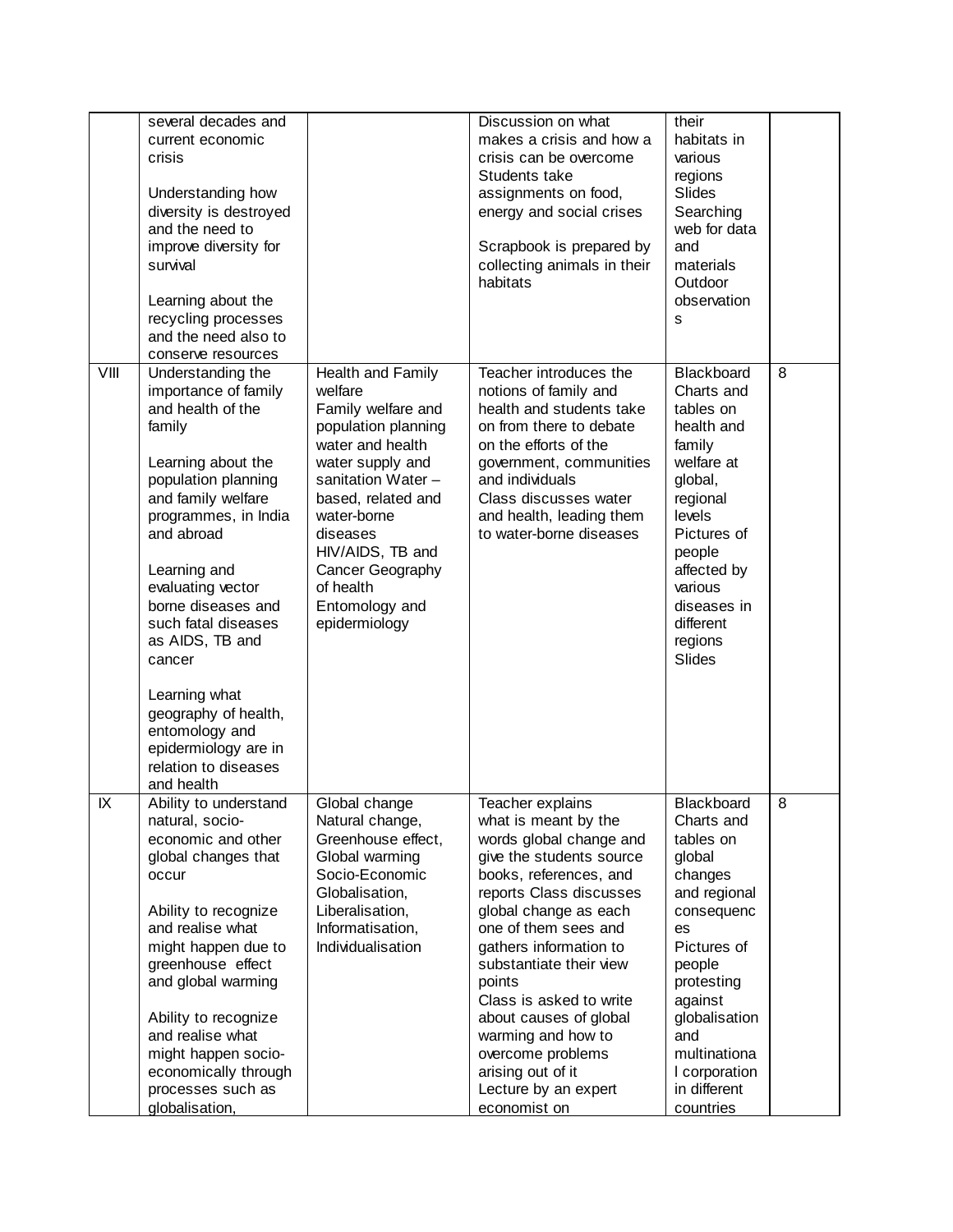| liberalisation,<br>informatisation and<br>individualization<br>Learning about the<br>fact that capitalism<br>has taken away<br>alternatives like<br>socialism and<br>communism and that<br>all is not well with the<br>world because of<br>globalisation and<br>liberalisation<br>Learning about the<br>importance of<br>informatisation and<br>individualisation                                                              |                                                                                                                                                                                           | globalisation,<br>liberalisation and their<br>consequences<br>Debate on the process of<br>informatisation<br>Teacher speaks to<br>students about the<br>process of<br>individualization<br>Students collect reports<br>on global changes and<br>make a scrapbook for use<br>by the class                                                                                                                                                                                                                                                                                                                                                                                  | Slides<br>Searching<br>web for data<br>and<br>materials                                                                                                                                                        |   |
|--------------------------------------------------------------------------------------------------------------------------------------------------------------------------------------------------------------------------------------------------------------------------------------------------------------------------------------------------------------------------------------------------------------------------------|-------------------------------------------------------------------------------------------------------------------------------------------------------------------------------------------|---------------------------------------------------------------------------------------------------------------------------------------------------------------------------------------------------------------------------------------------------------------------------------------------------------------------------------------------------------------------------------------------------------------------------------------------------------------------------------------------------------------------------------------------------------------------------------------------------------------------------------------------------------------------------|----------------------------------------------------------------------------------------------------------------------------------------------------------------------------------------------------------------|---|
| X<br>Ability to understand<br>and share the<br>distress of the world<br>Learning why there<br>are inequalities and<br>understand the<br>divisions<br>Learning what stands<br>in the way of creating<br>a stable world<br>Recognising and<br>understanding the<br>emerging inequalities<br>due to levels of<br>varying economic<br>development<br>Recognise and<br>realise the meanings<br>of first, second and<br>third worlds | The World in<br><b>Distress</b><br>The unequal world<br>The stable world<br>The divisions<br>Economic<br>development and<br>Emerging<br>inequalities<br>First, second and<br>Third Worlds | Teacher explains how<br>and why of the<br>developing and the<br>developed worlds<br>Teacher explains about<br>the meaning of<br>development,<br>underdevelopment, and<br>undevelopment<br>Discussion on the quality<br>of life and standard of<br>living in several countries,<br>especially India and<br>United States of America<br>to contrast Explaining the<br>idea of core-peripheries<br>development<br>Students are asked to<br>make a list of the<br>developing countries in<br>the order of their<br>development<br>Students are asked to<br>use the World Bank<br>Report / World<br>development Report to<br>generate a report on the<br>levels of development | Blackboard<br>Charts and<br>tables on<br>inequalities<br>between<br>countries<br>Pictures of<br>people from<br>first, second<br>and third<br>worlds<br>Slides<br>Searching<br>web for data<br>and<br>materials |   |
| X<br>Ability to learn and<br>understand the need<br>to have one world -<br>all the world as one<br>entity<br>Recognising and<br>realizing the several                                                                                                                                                                                                                                                                          | <b>Towards One World</b><br>The World in stress<br>Disaster dilemmas<br>North-South<br>dilemma<br>Poverty-Hunger<br>dilemma<br>Nuclear dilemma                                            | Teacher introduces the<br>concept of one world and<br>induces learn a different<br>set of books and subjects<br>Debate on international<br>and local dilemmas<br>Students are asked to<br>prepare a scrapbook in                                                                                                                                                                                                                                                                                                                                                                                                                                                          | Blackboard<br>Charts on<br>dilemmas in<br>countries<br>Pictures of<br>disasters,<br>poverty and<br>terror                                                                                                      | 8 |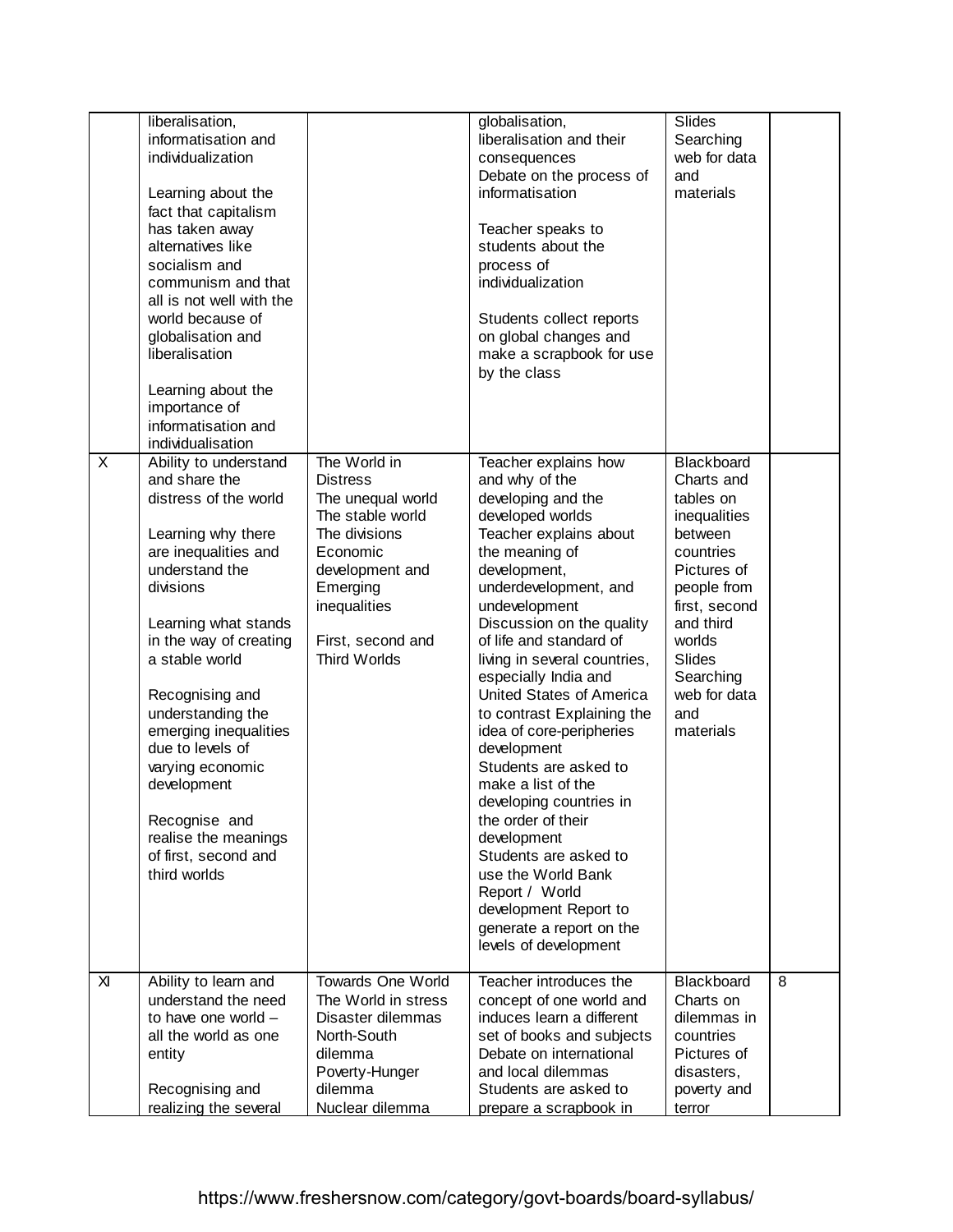| dilemmas that haunt<br>the world<br>Learning individually<br>about the many<br>dilemmas: disasters,<br>north-south, poverty-<br>hunger, nuclear and<br>terror.<br>Recognising the fact<br>that unless the<br>dilemmas are<br>resolved, the concept<br>of one world will<br>remain a dream of<br>several millions of<br>people who crave for<br>it<br>Learning to create<br>one dominant world<br>so that everything is<br>embedded in it                                                                                     | Terror dilemma<br>How to create one<br>world amidst<br>dilemmas                                                                                                                                                                                                                                           | which the war related<br>news clippings and<br>photographs are stuck<br>Debate on whether or not<br>nuclear option must be<br>exercised in war, by the<br>classroom<br>Discussion among<br>students guided by<br>teacher as to what kind of<br>world                                                                                                                                                                                                                                                                                                                                                  | Slides<br>Searching<br>web for data<br>and<br>materials<br>CD <sub>s</sub> on<br>dilemmas                                                                                                                       |   |
|------------------------------------------------------------------------------------------------------------------------------------------------------------------------------------------------------------------------------------------------------------------------------------------------------------------------------------------------------------------------------------------------------------------------------------------------------------------------------------------------------------------------------|-----------------------------------------------------------------------------------------------------------------------------------------------------------------------------------------------------------------------------------------------------------------------------------------------------------|-------------------------------------------------------------------------------------------------------------------------------------------------------------------------------------------------------------------------------------------------------------------------------------------------------------------------------------------------------------------------------------------------------------------------------------------------------------------------------------------------------------------------------------------------------------------------------------------------------|-----------------------------------------------------------------------------------------------------------------------------------------------------------------------------------------------------------------|---|
| XII<br>Ability to grasp the<br>meaning of<br>sustainable<br>development<br>Understanding how<br>the world can be<br>made a sustainable<br>world<br>Learning about the<br>initiatives for<br>sustainable<br>development in the<br>developing and<br>developed world<br>Learning how<br>development in<br>different sectors can<br>be sustained and<br>what needs to be<br>done to do that<br>Learning about<br>Agenda 21 and how<br>is it being<br>implemented in<br>various countries<br>Recognising and<br>appreciating the | The sustainable<br>world<br>Sustainable<br>development<br>First World and<br>sustainable<br>Development<br>Third world and<br>sustainable<br>development<br>Agenda 21 Initiatives<br>Traditional<br>knowledge and<br>Sustainable<br>Development<br>Participatory<br>management<br>Management<br>transfers | Teacher speaks from her<br>knowledge what a<br>sustainable world could<br>be and how<br>it could be achieved<br>Students debate in<br>groups what Agenda 21<br>is and what does it<br>contain<br>Discussion on how local<br>community can be<br>sustained, given<br>constraints<br>Students prepare a note<br>on sustainable<br>development initiatives in<br>a developed country<br>Fieldwork to collect biotic,<br>technical and cultural<br>knowledge, traditional<br>with the local community<br>Roundtable discussion in<br>the classroom as to what<br>constitutes participatory<br>management. | Blackboard<br>Charts on<br>Agenda 21,<br>sustainable<br>developmen<br>t<br>Photograph<br>s to show<br>initiatives in<br>sustainable<br>developmen<br>t Slides<br>Searching<br>web for data<br>and<br>materials. | 8 |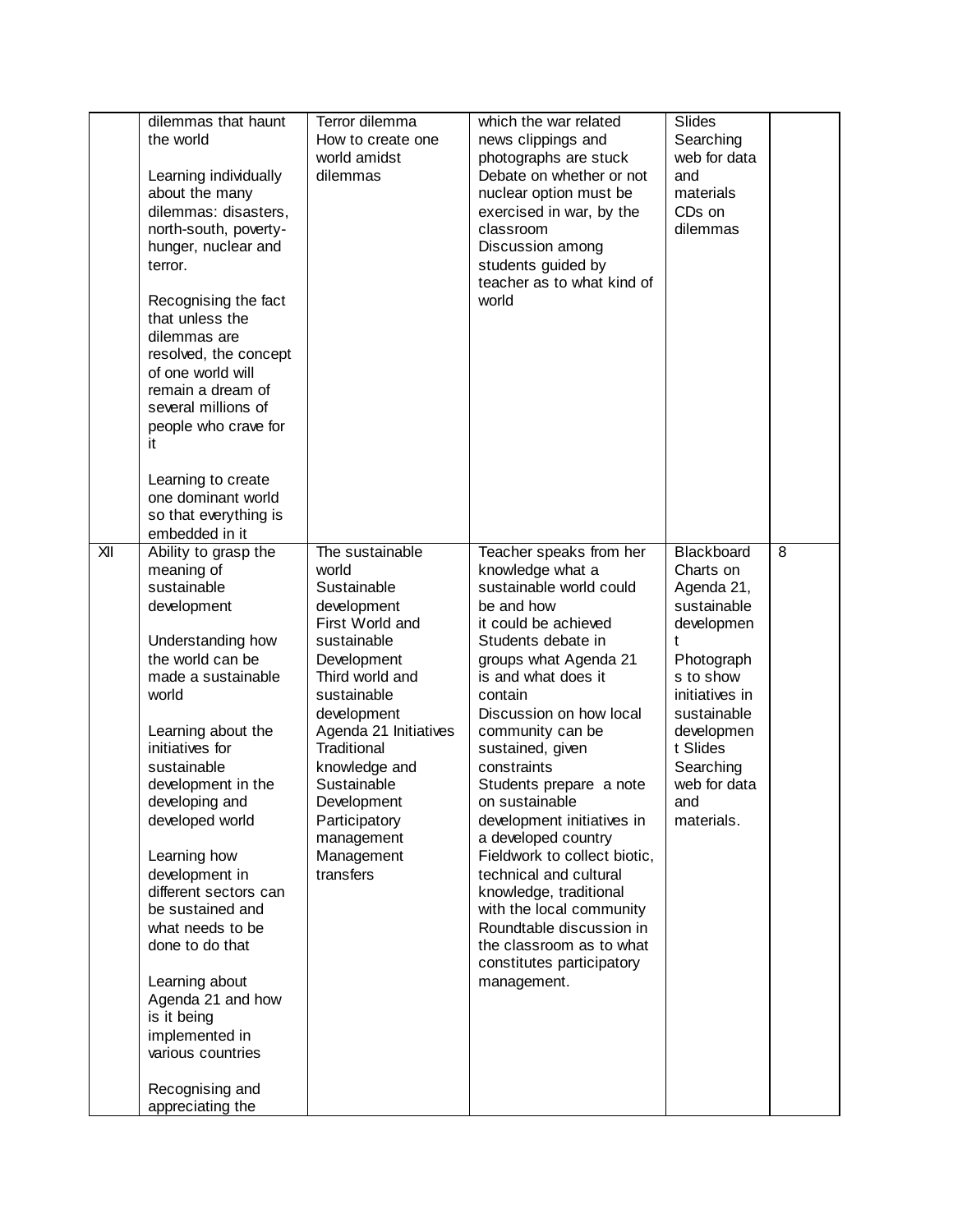|      | value of traditional<br>knowledge and<br>means of reviving it<br>Learning how<br>participatory<br>management and<br>management<br>transfers could be<br>useful in<br>development.                                                                                                                                                                          |                                                                                                                                                                                                                                        |                                                                                                                                                                                                                                                                                                                                                                                                                                                                                         |                                                                                                                                                                                                                                                                 |   |
|------|------------------------------------------------------------------------------------------------------------------------------------------------------------------------------------------------------------------------------------------------------------------------------------------------------------------------------------------------------------|----------------------------------------------------------------------------------------------------------------------------------------------------------------------------------------------------------------------------------------|-----------------------------------------------------------------------------------------------------------------------------------------------------------------------------------------------------------------------------------------------------------------------------------------------------------------------------------------------------------------------------------------------------------------------------------------------------------------------------------------|-----------------------------------------------------------------------------------------------------------------------------------------------------------------------------------------------------------------------------------------------------------------|---|
| XIII | Ability to understand<br>what information<br>management means<br>and how it can be<br>done.<br>Recognising internet<br>as one source of data<br>and information on a<br>variety of topics<br>Learning about<br>developments such<br>as email, faxes and<br>information<br>superhighway.<br>Learning what is<br>happening around<br>the world that makes    | Information<br>Management Data,<br>information<br>explosion Internet,<br>Intranet and Extranet<br>Electronic mails and<br>faxes<br>Cyberspace<br>management<br>Knowledge markets<br>and management                                     | Teacher speaks from her<br>knowledge about IT and<br>information management<br>for development<br>purposes<br>Students learn on their<br>own what are internet,<br>intranet and extranet and<br>what are their uses<br>Discussion on what<br>makes knowledge and<br>how is it marketed around<br>the world in the<br>information era.<br>Visit to a browsing centre,<br>if available nearby<br>Visit to computer lab at<br>the school to learn more<br>about information<br>technology. | <b>Blackboard</b><br>Charts and<br>photographs<br>οf<br>cyberspace<br>Charts<br>showing the<br>working of<br>internet<br>Pictures of<br>IT<br>equipment<br>Web search<br>for IT<br>related<br>materials.                                                        | 8 |
|      | us realise there are<br>knowledge markets<br>which need to be<br>managed properly.                                                                                                                                                                                                                                                                         |                                                                                                                                                                                                                                        |                                                                                                                                                                                                                                                                                                                                                                                                                                                                                         |                                                                                                                                                                                                                                                                 |   |
| XIV  | Ability to understand<br>technological<br>capabilities within<br>geography, through<br>such tools as GIS<br>and GPS<br>Ability to construct<br>databases which<br>could be of vector<br>and raster variety<br>Learning the<br>rudiments of RDBMS<br>and its use in GIS<br>Learning how certain<br>data can be<br>generated using GPS<br>Learning different | Geographical<br>Information<br><b>Systems and Global</b><br><b>Positioning System</b><br>Spatial, a spatial<br>databases<br>Relational database<br>management<br>systems (RDBMS)<br>Vector, Raster GIS<br>Integrated GIS<br><b>GPS</b> | Teacher explains what<br>constitutes a GIS and<br>how it is an enabling<br>technology<br>Teacher talks to students<br>about GPS from her own<br>knowledge<br>Students discuss<br>structures of different<br>kinds of data and the<br>usefulness of RDBMS<br>Visit to an organisation,<br>government or private<br>which uses GIS and GPS                                                                                                                                                | Blackboard<br>Charts on<br>GIS, GPS<br>and<br>photographs<br>showing<br>digitizing<br>table,<br>computer<br>systems<br>implemente<br>d with GIS<br>Charts<br>showing the<br>working of<br>GIS, GPS<br>Web search<br>for GIS,<br><b>GPS</b> related<br>materials | 8 |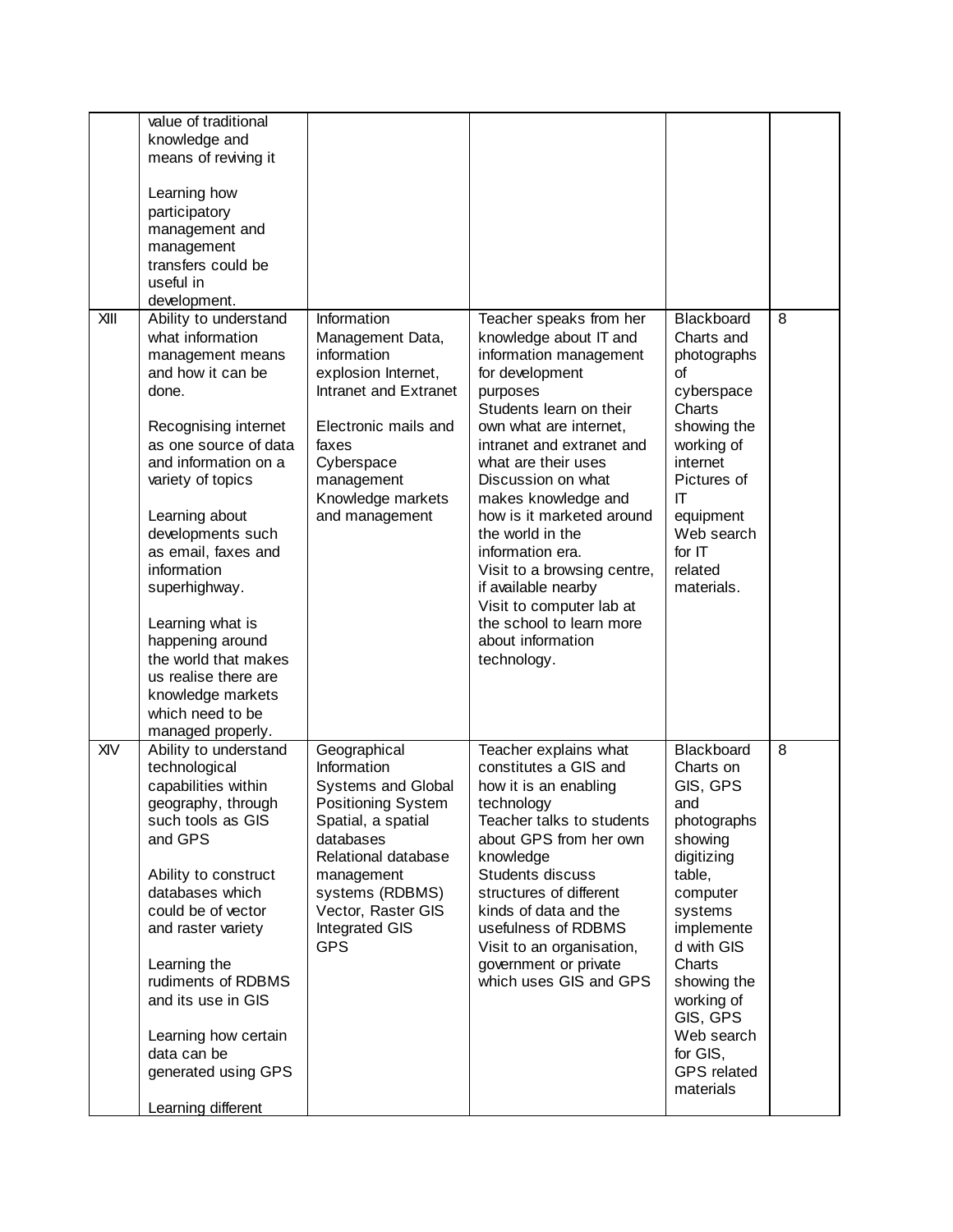|            | kinds of GIS                                                                                                                                                                                                                                                 |                                                                                                                                                                                                     |                                                                                                                                                                                                                                                                                |                                                                                                                                       |    |
|------------|--------------------------------------------------------------------------------------------------------------------------------------------------------------------------------------------------------------------------------------------------------------|-----------------------------------------------------------------------------------------------------------------------------------------------------------------------------------------------------|--------------------------------------------------------------------------------------------------------------------------------------------------------------------------------------------------------------------------------------------------------------------------------|---------------------------------------------------------------------------------------------------------------------------------------|----|
| <b>XV</b>  | Ability to understand<br>how spatial analysis<br>is done<br>Learning to<br>differentiate statistical<br>analysis from spatial<br>analysis<br>Learning to draw<br>maps using<br>techniques such as<br>mean centre,<br>standard distance<br>and shape in dices | <b>Spatial Analysis</b><br>Maps and map<br>analysis<br>Mean centre<br>Standard distance<br>Shape indices                                                                                            | Teacher explains and<br>demonstratively<br>computers mean centre,<br>standard distance and<br>shape<br>Indices in the classroom<br>Students follow on and<br>work out the sums and<br>draw maps for record<br>Students take home work<br>to fair copy the maps and<br>diagrams | Blackboard<br>Record<br>notebook<br>Precision<br>instruments<br>Paper,<br>pencil and<br>erasers<br>Tracing<br>paper<br>Graph<br>paper | 12 |
| <b>XVI</b> | Ability to draw a<br>number of different<br>diagrams by way of<br>learning to represent<br>data<br>Learning about the<br>density gradients,<br>age-sex pyramids,<br>rank size rule<br>Learning to draw<br>contour diagrams and<br>cross sections             | Diagrams<br>Density gradients<br>Age-sex pyramids<br>Rank-size rule<br>Contour diagrams on<br>rapid, waterfall,<br>valleys, plateaus,<br>dissected plateau<br>and passes                            | Teacher explains about<br>diagrams and their uses<br>in geographical analysis<br>and interpretation<br>Students do their<br>practicals in their lab/<br>classroom as the teacher<br>shows on the blackboard<br>the methods of<br>calculations and drawing.                     | Blackboard<br>Record<br>notebook<br>Precision<br>instruments<br>Paper,<br>pencil and<br>erasers<br>Tracing<br>paper<br>Graph<br>paper | 10 |
| XVII       | Ability to grasp the<br>importance of field on<br>physical environment<br>Learning the different<br>ways in which<br>fieldwork can be<br>done for different<br>purposes<br>Learning to conduct<br>field work on<br>mountains, rivers and<br>coastal tracts   | Fieldwork: Physical<br>Environment<br>A study of<br>mountainous<br>country: Bhutan<br>A walk along a<br>River:<br>A coastal area study.                                                             | Teacher speaks<br>extensively on fieldwork<br>for physical environment<br>Students actually plan for<br>fieldwork keeping in view<br>what are the focuses of<br>the lesson<br>Discussion on previous<br>field trips and reports and<br>photographs                             | Blackboard<br>Record<br>notebook<br>Precision<br>instruments<br>Paper,<br>pencil and<br>erasers<br>Previous<br>fieldwork<br>reports   | 8  |
| XVII       | Ability to grasp the<br>importance of field on<br>human environment<br>Learning the different<br>ways in which<br>fieldwork can be<br>done for different<br>purposes<br>Learning to conduct<br>fieldwork on women                                            | Fieldwork: human<br>Environment<br>Women in<br>agriculture in<br>Kollhills<br>Traditional<br>knowledge in<br>practice in Kollihills<br>Water supply, health<br>and sanitation in<br>Theni villages. | Teacher speaks<br>extensively on fieldwork<br>for human environment<br>Students actually plan for<br>fieldwork keeping in view<br>what are the focuses of<br>the lesson<br>Discussion on previous<br>field trips and reports and<br>photographs                                | Blackboard<br>Record<br>notebook<br>Field work<br>equipment<br>Paper,<br>pencil and<br>erasers<br>Previous<br>fieldwork<br>reports    | 8  |